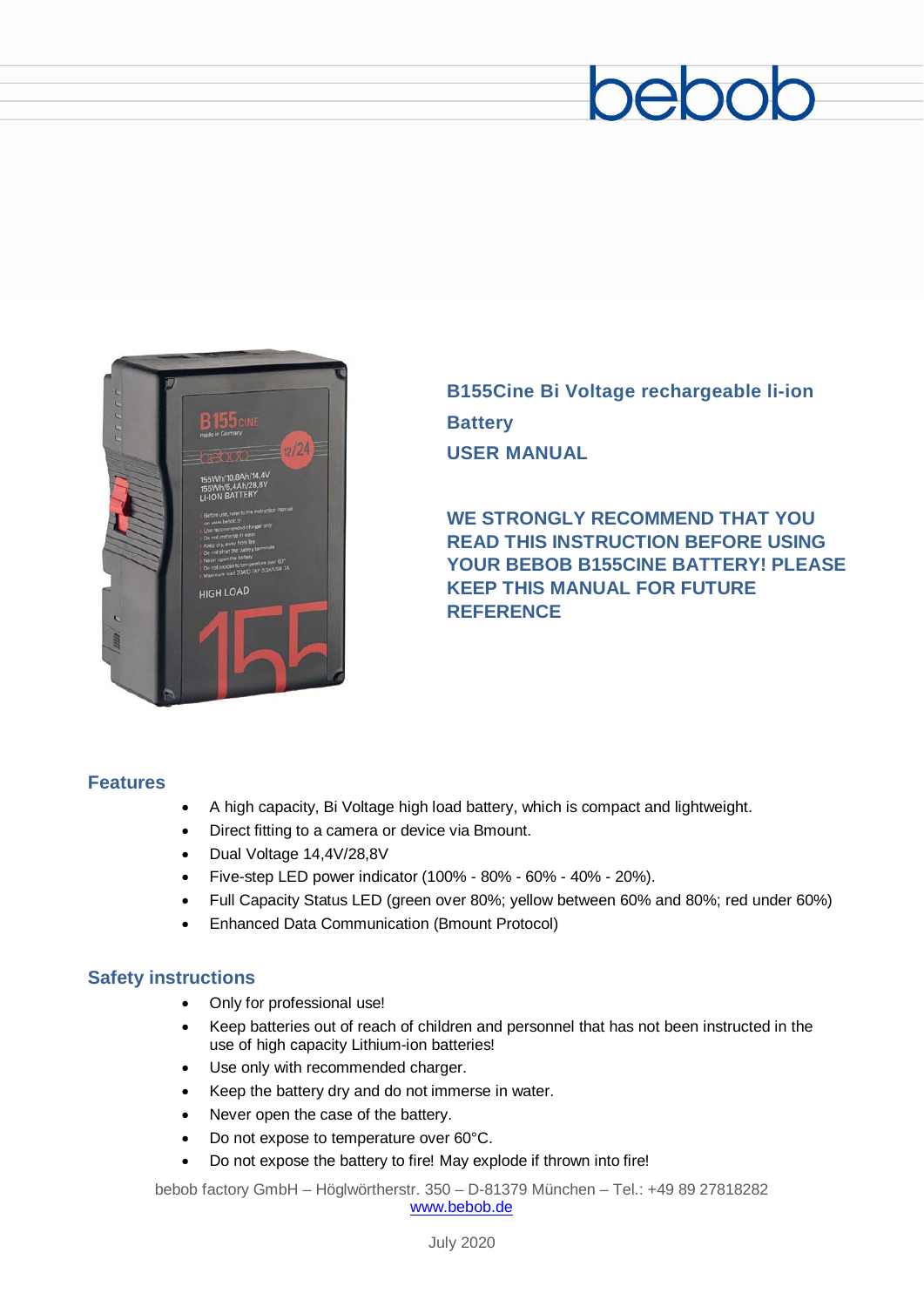- Maximum Load 20.0A (under 14,4V and 28,8V)
- Do not put the battery on a device when the red charging LED flashes.
- Handle with care! Do not throw! Do not drop!

#### **Charging**

- Never load unattended
- Wait 30 Minutes after discharge before you put the battery on a charger.
- The bebob B155CINE battery can be charged with an external Bmount bebob charger (or equivalent).
- Approximate charge time may vary depending on charger and temperature.
- bebob B155CINE can be charged in ambient temperature for optimum performance at 10°C - 30°C.
- bebob B155CINE batteries can be recharged in any charge condition.
- Fuel Gauge Flashing led indicates State of Charge during Charging Process.

#### **Discharging**

- Maximum load is 20.0A. When using the battery with video or lighting equipment, power consumption of the equipment must be 20.0A or below. For the protection of the battery, a load of 20.0A or over may activate the internal protection circuit and stop supply of power. In this case the Fuse will self-rest after a couple of minutes
- The battery can be used in ambient temperature of  $-20^{\circ}$ C  $-$  + 55 $^{\circ}$ C.
- Never connect several B155CINE in series

#### **Storage**

- Storage temperature range is  $20^{\circ}$ C ~ +  $35^{\circ}$ C (<85% humidity).
- To store the battery for a long period (longer than 4 Weeks), the battery should be charged between 50% and 75%. The battery should be recharged every 4 Weeks.
- After storage some self-discharge will occur. Before re-use it is advisable to recharge the battery fully.

#### **Warranty**

- The B155CINE is covered by a 2 years unconditional warranty on all parts, except the cells.
- The cells are covered by a 2-year warranty, 80% of the original capacity.
- For warranty issues or if you have any additional questions, please contact the appropriate bebob distributor listed at [www.bebob.de.](http://www.bebob.de/)

#### **Disposal**

• The B155CINE battery has to be disposed within a dedicated collection container for used device batteries. Please be aware that only empty batteries are allowed for disposal in collection containers. In case the battery is not completely discharged, precautions against a potential short-circuit have to be taken.

bebob factory GmbH – Höglwörtherstr. 350 – D-81379 München – Tel.: +49 89 27818282 [www.bebob.de](http://www.bebob.de/)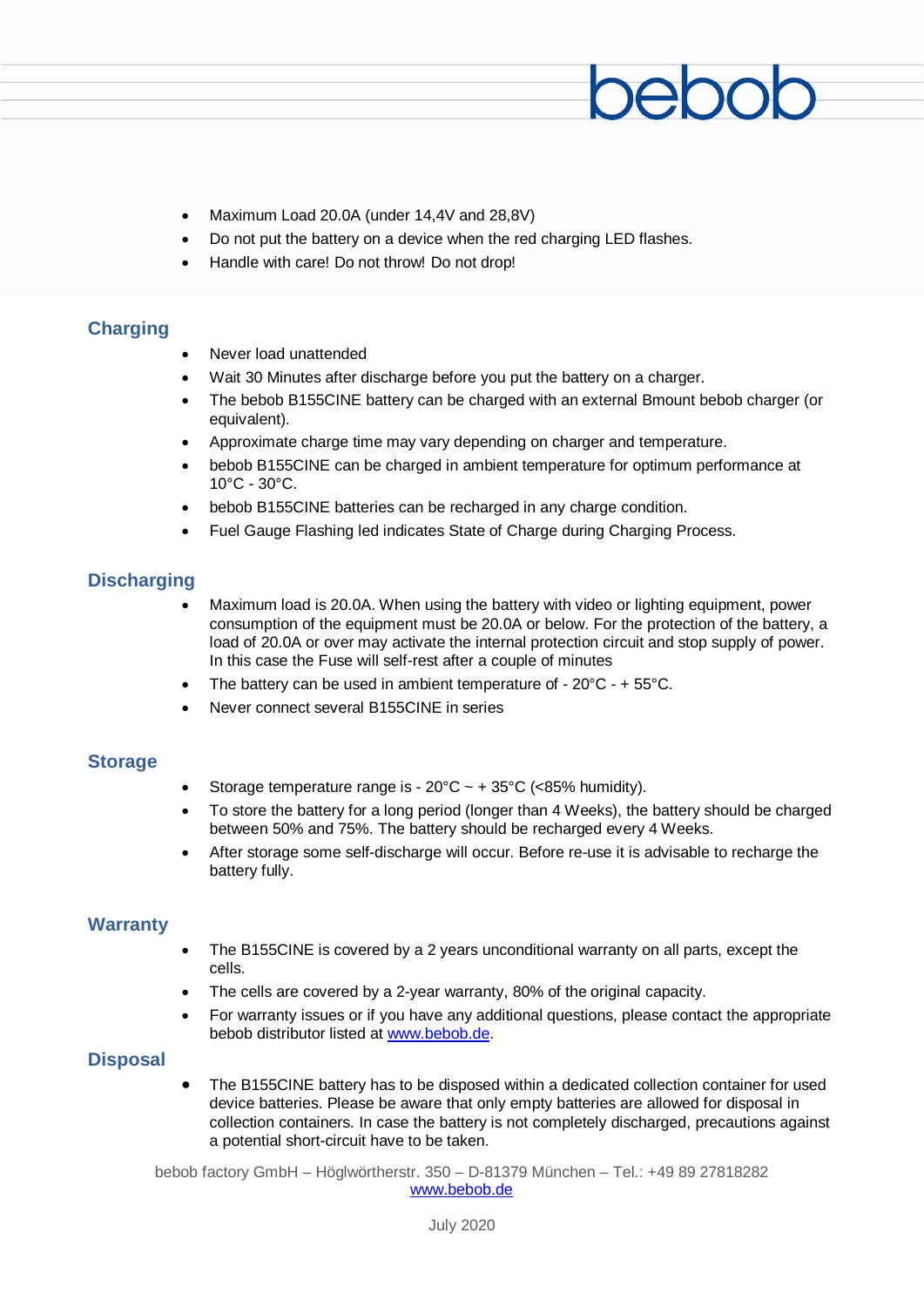## **Specifications**

| <b>Model</b>                  | B155CINE                                               |
|-------------------------------|--------------------------------------------------------|
| <b>Mount</b>                  | <b>Bmount</b>                                          |
| Capacity                      | 155Wh                                                  |
| Voltage                       | 14,4V / 28,8V DC                                       |
| <b>Maximum Output Voltage</b> | 16,8 V / 33,6V DC                                      |
| <b>End Voltage</b>            | 12,0 V /24,0V                                          |
| Cells                         | Lithium-Ion Trimix HL made in Japan                    |
| Max. Discharge Current        | 20.0A                                                  |
| <b>Twist D-Tap</b>            | 13,2V max 2,5A                                         |
| <b>USB Port</b>               | 5V, 1.0A                                               |
| <b>Fuel Gauge</b>             | 5-Step LED                                             |
| <b>Status</b>                 | Green: Full Capacity over 80%                          |
|                               | Yellow: Full Capacity between 60 and 80%               |
|                               | Red: Full Capacity under 60%                           |
| Weight                        | $1.0$ Kg                                               |
| Dimensions (WXHXD)            | 94x144x58mm                                            |
| Chargers                      | Bebob Bmount or Equivalent                             |
| Charging time (bebob BS2/BS4) | 6 Hours                                                |
| <b>Operating Temp. Range</b>  | Charge: $+10^{\circ}$ C ~ $+30^{\circ}$ C recommended  |
|                               | Discharge: - $20^{\circ}$ C ~ + $55^{\circ}$ C         |
|                               | Storage:- $20^{\circ}$ C ~ + 35 $^{\circ}$ C (<85% RH) |

bebob

bebob factory GmbH – Höglwörtherstr. 350 – D-81379 München – Tel.: +49 89 27818282 [www.bebob.de](http://www.bebob.de/)